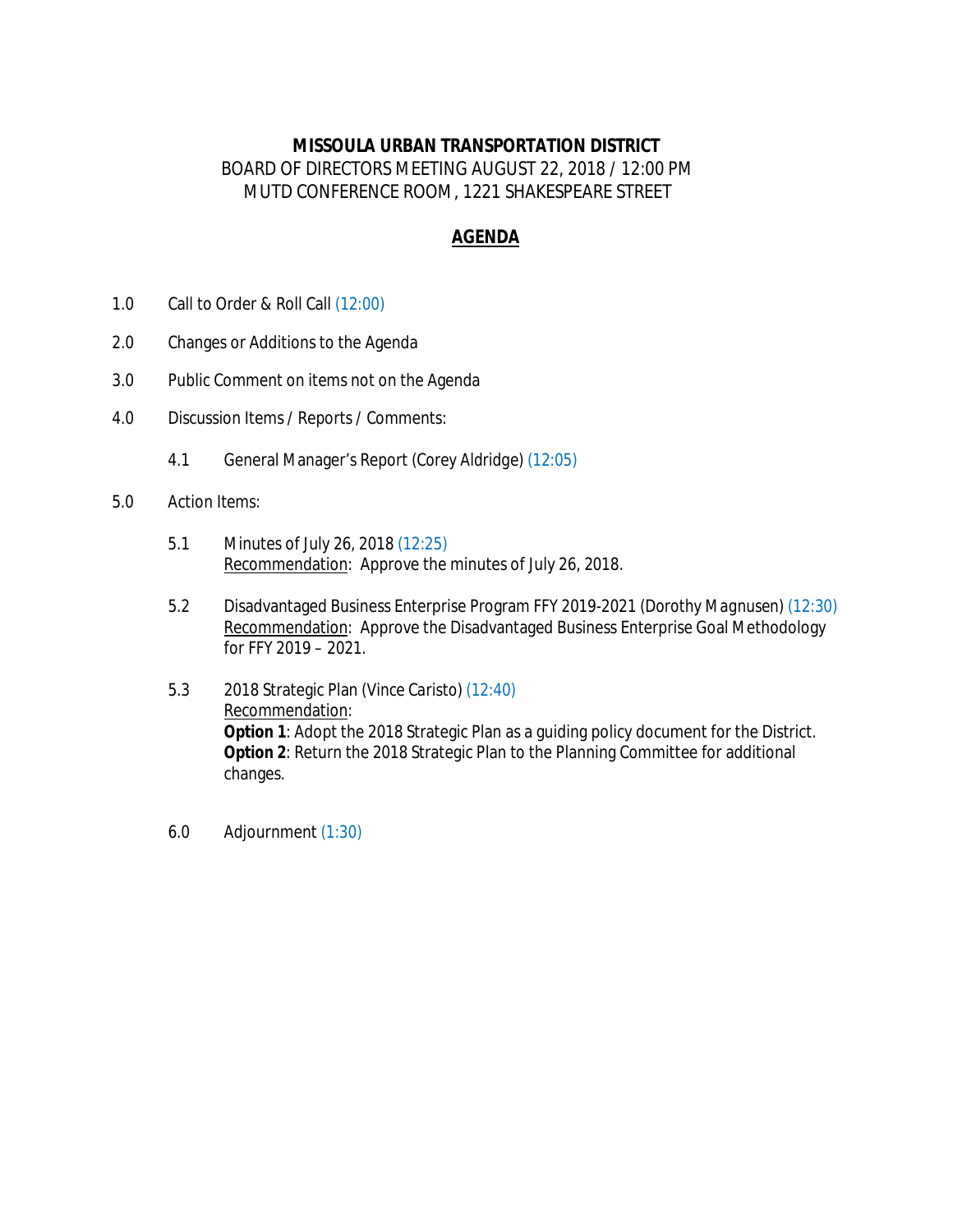

# MUTD General Manager Report

**To**: Board of Directors **From**: Corey Aldridge, General Manager **For Meeting**: August 22, 2018

*Attachments* 1. None

# **Transfer Center Retail Space**

Construction is complete. Ninja Mike's is scheduled for a soft opening on August 27. We are looking forward to having new activity and life in the Transfer Center.

# **2018 Strategic Transit Plan**

Staff has been hard at work making final changes to the Strategic Plan. Jarrett Walker & Associates (JWA) has done fantastic work on this planning effort. The Strategic Plan is on the August Board Agenda.

## **Facilities Master Plan**

Staff is currently negotiating a scope of services and cost for this project. An important piece is to determine the financial participation level of the Associated Students of The University of Montana (ASUM), which must be determined and voted on the by the ASUM Senate. Staff is hopeful to bring a contract before this Board for approval in September or October.

## **Electric Bus Charging Design**

MUTD released a Request for Qualifications (RFQ) for engineering designs for the electric infrastructure necessary to charge the Proterra buses at our current facility. This is the first step to constructing the electric charging stations. The RFQ closes on August 24.

## **Bus Stop Master Plan**

Planning and Operations Staff have been reviewing every stop along Routes 1 and 2, along with comments received from the City. The further we dig into the Bus Stop Master Plan (BSMP) recommendations, the more we realize the BSMP needs many changes. Once the stops are built, it will be difficult to go back and make major changes to stop locations. The project is ongoing.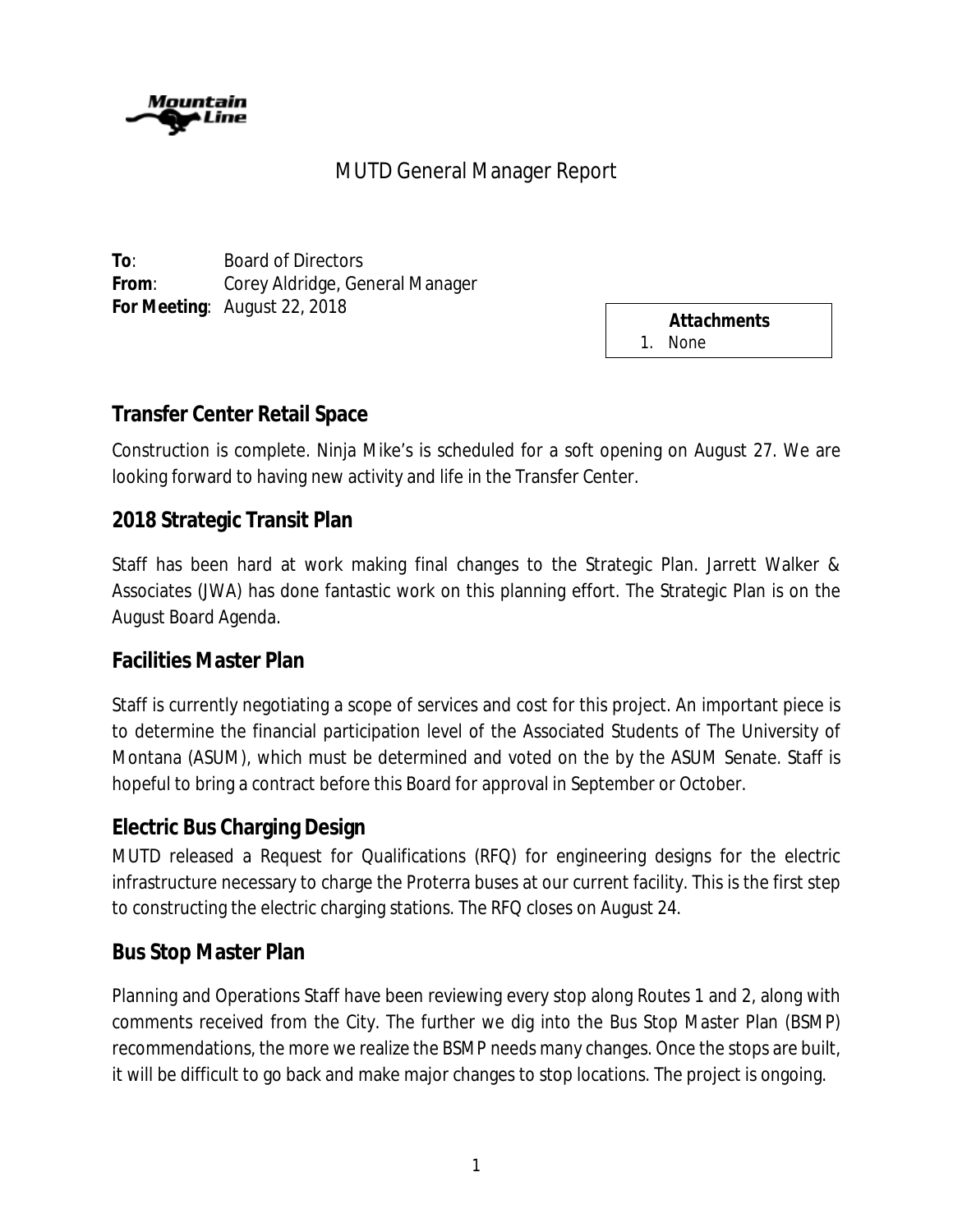# **Impact Fee Study**

Staff met with CarsonBise for the initial fact finding and data gathering meeting. It is anticipated the Study will be completed by the end of 2018. The ability to collect impact fees will be very beneficial to MUTD.

# **Exterior Bus Advertising**

The contract with the Missoulian to manage exterior bus advertising expired at the end of June. Staff released a new Request for Proposals which will close on August 30. The new Proterra buses on order have a frame that makes it difficult to mount an advertising frame on the side of the bus. To bring some level of uniformity to exterior advertising, we will be removing advertising frames from all buses, and move to vinyl advertising applications. This should improve the appearance of Mountain Line buses, and no longer require maintenance staff to switch out and store advertisements.

# **Route Map**

The current printed Mountain Line Route Map needs to be redesigned. The current design was created by the current map printing company and they will not share the file with MUTD, which does not allow the Route Map to be incrementally updated without significant cost. Our intern, Dan Stone, has created an initial draft of the map, and has made us contemplate how and where the map should be used. The current printed map is expensive to print, cannot easily be refolded, and is only a couple of times before being disposed.

The time spent by Staff on MUTD's mapping and general planning efforts have increased considerably over the past few years. We are finally beginning to scratch the surface of how to utilize and visually display the data we collect, so we can improve efficiency and better measure metrics of our transit system.

# **MRTMA Vanpool**

On August 23, 2012 the Board authorized the General Manager to sign an agreement with the Missoula-Ravalli Transportation Management Association (MRTMA) for the purpose of providing vanpool services in an amount not to exceed \$8,500 per year. This was in response to eliminating the very low performing Route 10 along Mullan Road.

In 2012, the vanpool averaged about 380 rides per month. By 2016, the average ridership had declined to about 180 rides per month. The contract from the original RFP with MRTMA ended 2016. Staff has notified MRTMA of its intention to end the subsidy for this vanpool at the end of calendar year 2018.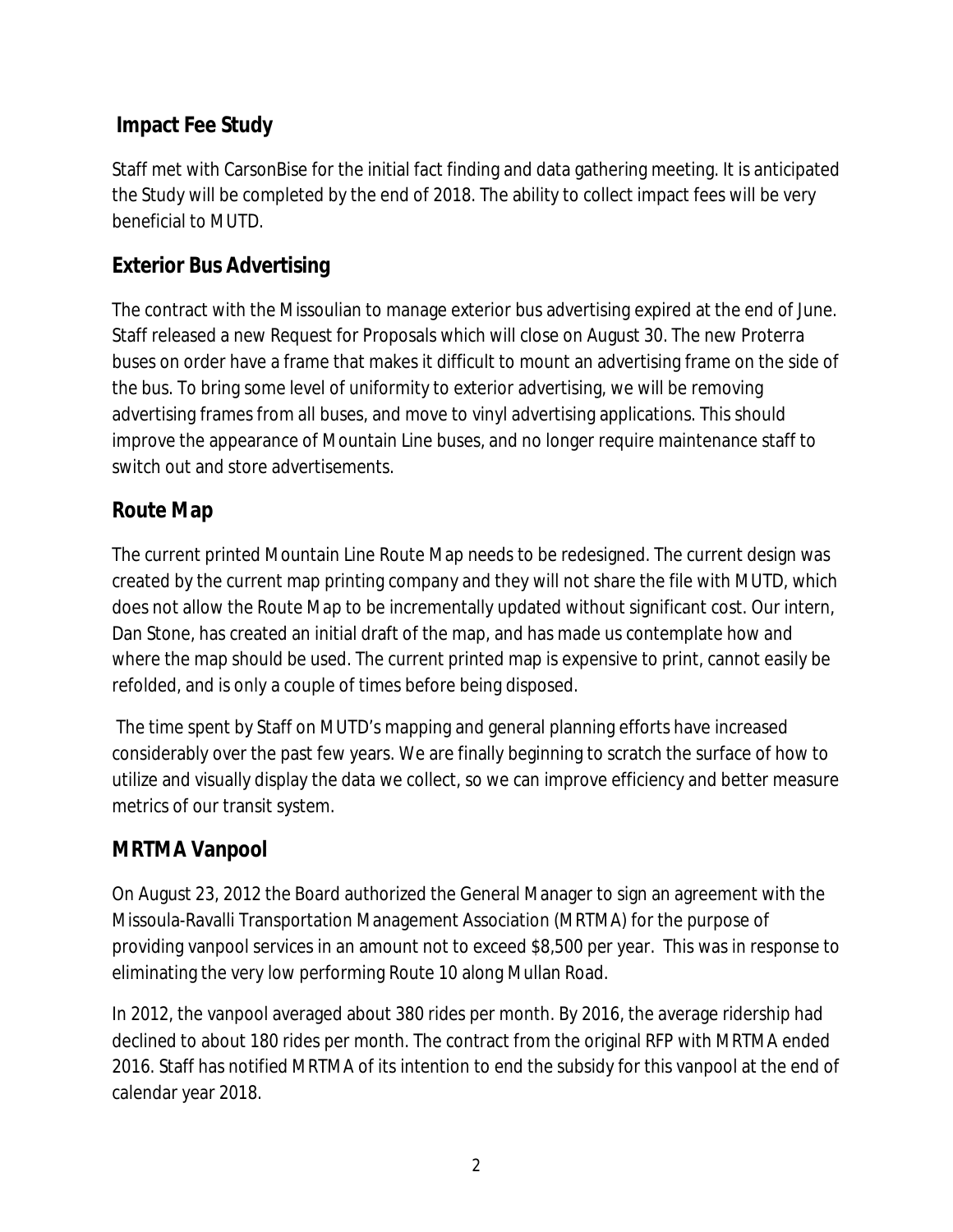# **SUN Conference**

I was able to attend Small Urban Network (SUN) Conference in Flagstaff, Arizona. The SUN Conference was started three (3) years ago to give small urban transit systems, like MUTD, an opportunity to learn and network from similarly sized peers. The transit system in Flagstaff also operates as Mountain Line. I had the opportunity to spend a full day meeting with their staff and learning about every facet of their agency. I left there with new ideas to improve our agency.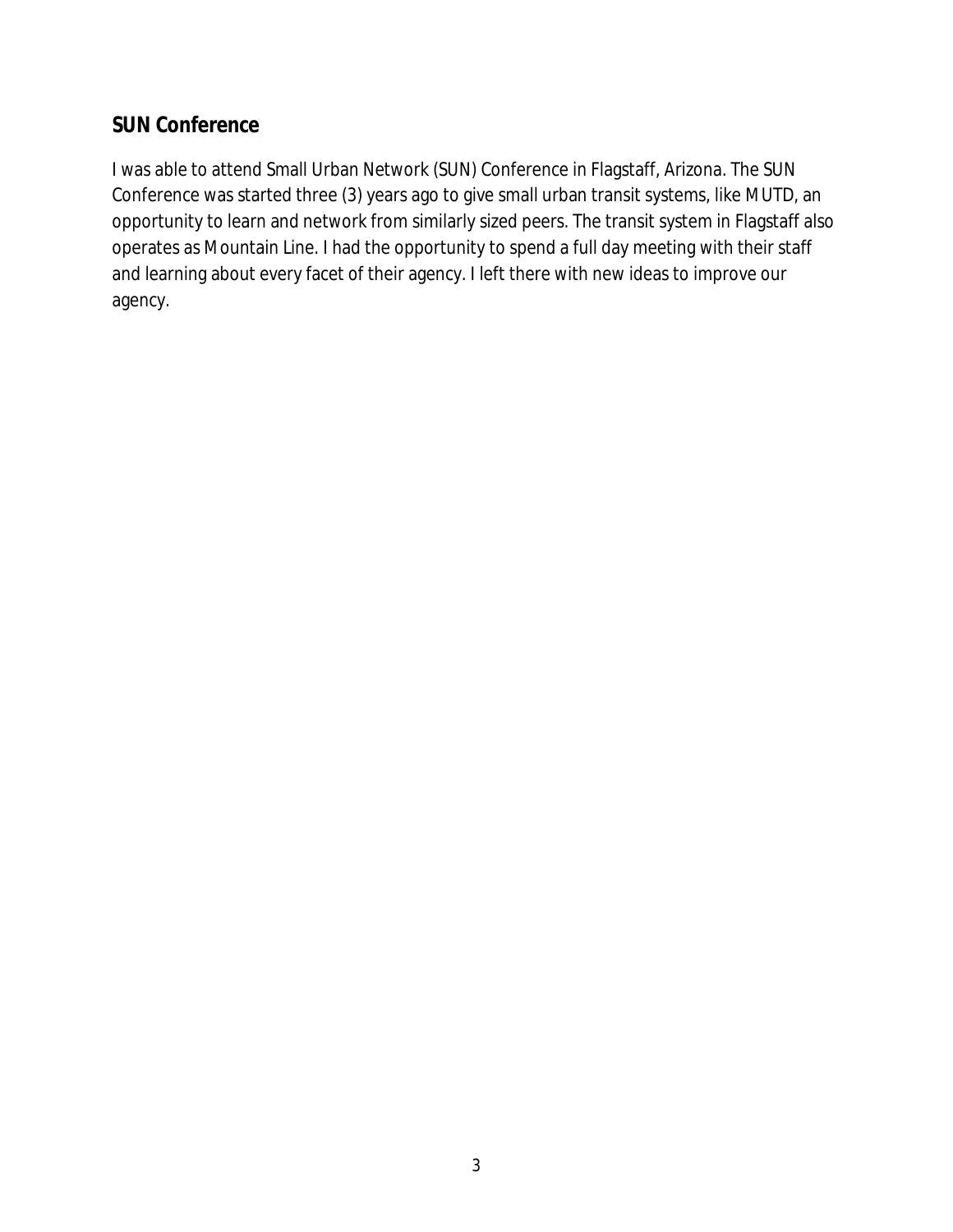

### **MISSOULA URBAN TRANSPORTATION DISTRICT BOARD OF July 26, 2018 MUTD CONFERENCE ROOM, 1221 SHAKESPEARE STREET**

# *Draft*

**Members Present Members Absent Staff**

Amy Cilimburg, Chair **Martin Blair, Treasurer** Corey Aldridge, General Manager Anna-Margaret Goldman, Secretary **Elizabeth Wehling, CSR**<br>Don MacArthur<br>Vince Caristo. Proiect M Andrea Davis Doug Odegaard

Jesse Dodson, Vice-Chair **Domestian Construction Construction** Dorothy Magnusen, Fin. & Admin Mgr Vince Caristo, Project Mgmt Specialist

### **Guests**

Bill Earhart, Citizen Andrew Earhart, Citizen Tim Winger, Southgate Mall Cola Rowley, Missoula County Commissioner & Missoula Midtown Association Eric Gabster, Missoula Midtown Association Ruth Reineking, Missoula Midtown Association

#### **Call to Order and Roll Call**

Cilimburg called the meeting to order at 12:05 p.m. Roll call was taken.

**Changes or Additions to Agenda**

5.6 was moved to 5.1

**Public Comment on Items Not on the Agenda** None

### **2018 Strategic Plan**

Caristo discussed the 2018 Strategic Plan, including changes and additions to the existing Plan, which will not be voted on until a later Board Meeting. In regards to the Short-Term Network Plan, phases are not intended to be implemented in a sequential order. The Midtown Association requested the phase that moves Route 7 onto Brooks to reflect a higher priority in the Strategic Plan, which was supported by the Board.

The Transit Choices Report, which reflect the necessities of the community being serviced, will be renamed as Appendix A from Volume One. Volume Two will also be renamed and will have an introduction and vision statement as a precursor to future MUTD plans. A lengthy discussion ensued, including public comment from members of the Missoula Midtown Association.

Dodson made a motion to send the agenda item back to the Planning Committee for further review. It was seconded by MacArthur. The motion carried unanimously.

#### **General Manager's Report**

Construction on the Transfer Center Retail Space is projected to be completed by the end of July, with Ninja Mike's planning to open for business on August 27.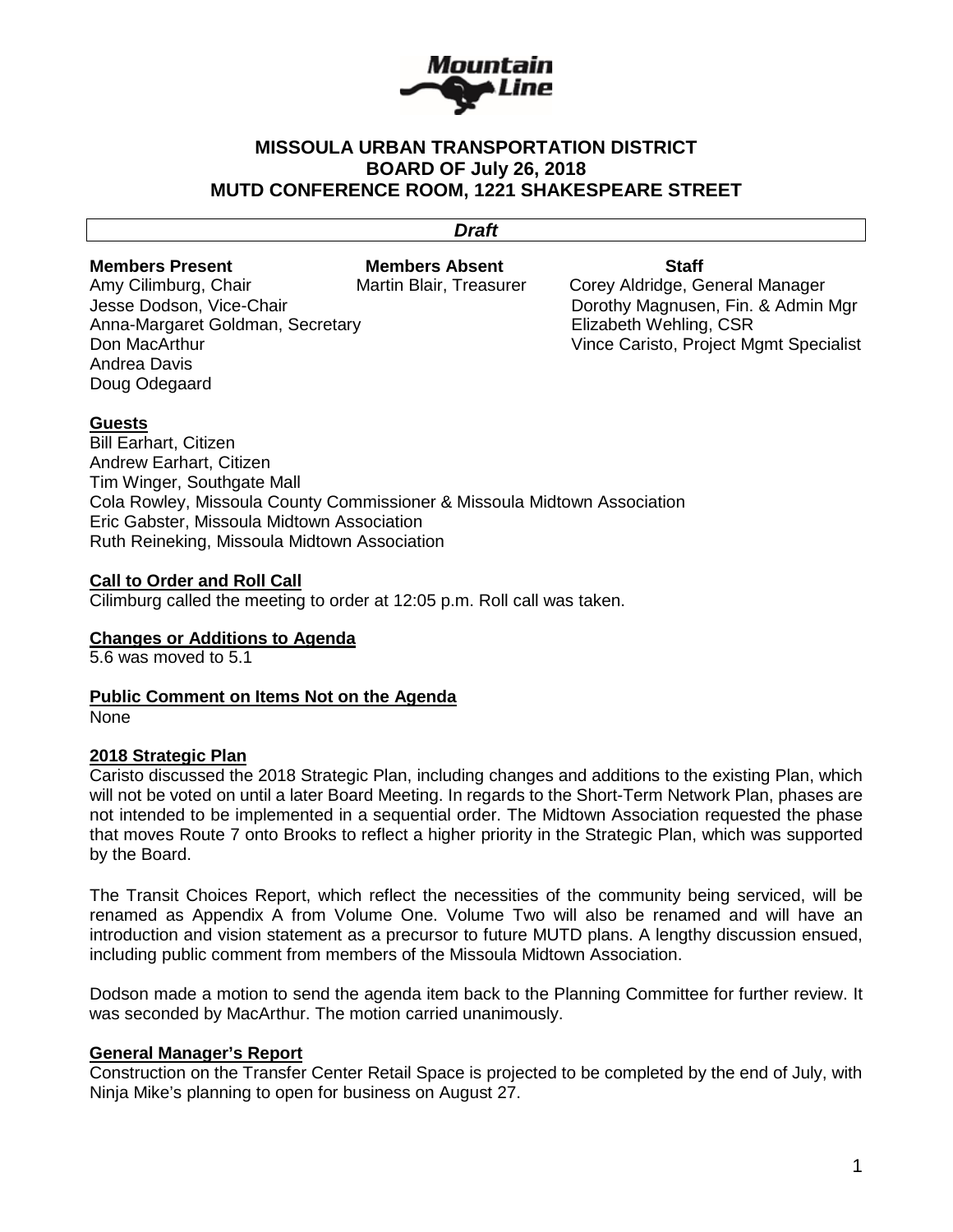Three in-person interviews were conducted by the Facilities Master Plan selection committee. DJ&A and Stantec were selected as the top proposer. Staff will bring a contract to the Board for approval in the near future.

Proterra visited in July to discuss bus configurations and electric charging stations. The GM visited Park City Transit, another transit agency who uses Proterra, and they've been very impressed by the work Proterra has performed for them.

MUTD's current GIS intern has created an in-depth map of every Mountain Line bus stop. This information is very helpful as the Bus Stop Master Plan moves forward.

Staff is meeting with TischlerBise next week for the Impact Fee Study kick-off meeting. The study is anticipated to be completed by the end of 2018.

#### **Minutes of June 28, 2018**

MacArthur made a motion to approve the minutes of June 28, 2018, seconded by Dodson. The motion carried unanimously.

#### **Financial Statements and Ridership Reports**

Odegaard gave the Financial Statements and Ridership Reports for June 2018. The draft does not include depreciation entry. Capital Reserves of \$1,656,110 is the local match for capital purchases. Net increase in cash reserves is \$1,200,000. Operating Reserves, funded from the mill levy, are at \$3,674,533. This is for future operations. Total net position, available for reserve allocations, is \$17,027,569. Current net change after Federal Capital Contributions is \$433, 375. Operating Revenue is slightly over budget at 1.05%, and Operating Expenses are 4.56% less than budget.

Fixed Route ridership for June 2018 is 132,192, which is 1,645 more than June 2017. Annual Ridership for FY2018 was 12,754 less than FY2017. ADA Ridership for June 2018 is 2,436, which is 521 more than June 2017. Annual Ridership for FY 2018 ADA is 5,210 more than FY2017. Senior Van Ridership for June 2018 is 322, which is 452 less than June 2018. Annual Ridership for Senior Van in FY2018 is 3,843 less than FY2017.

Dodson made a motion to receive the June 2018 Financial Statements and Ridership Reports, seconded by Davis. The motion carried unanimously.

#### **44 Ranch, Phase 9 Subdivision Petition into the Transportation District**

Aldridge discussed the 44 Ranch, Phase 9 is required to petition in the transportation district as a condition of approval for construction.

Goldman made a motion to approve Resolution 18-02 to expand the boundaries of the Transportation District to include 44 Ranch, Phase 9 subdivision, seconded by Odegaard. The motion carried unanimously.

### **FY2019 MUTD Permissive Medical Levy- Public Hearing**

Magnusen explained the Permissive Medical Levy, which was created by the Montana legislature to alleviate the steep rise in health insurance costs, threatening the general fun budgets of all municipalities and counties in the state. Cilimburg opened the Public Hearing for the FY2019 MUTD Permissive Medical Levy at 1:17 p.m., closed at 1:19 p.m. No comments were made.

Dodson made a motion to adopt Resolution 18-03 – adoption of the FY2019 MUTD Permissive Medical Levy, seconded by MacArthur. The motion carried unanimously.

### **FY2019 Program of Projects- Public Hearing**

Cilimburg opened the FY2019 Program of Projects Public Hearing at 1:23 p.m., closed at 1:25 p.m. No comments were made. Magnusen described the FY2019 Program of Projects, and what it will be used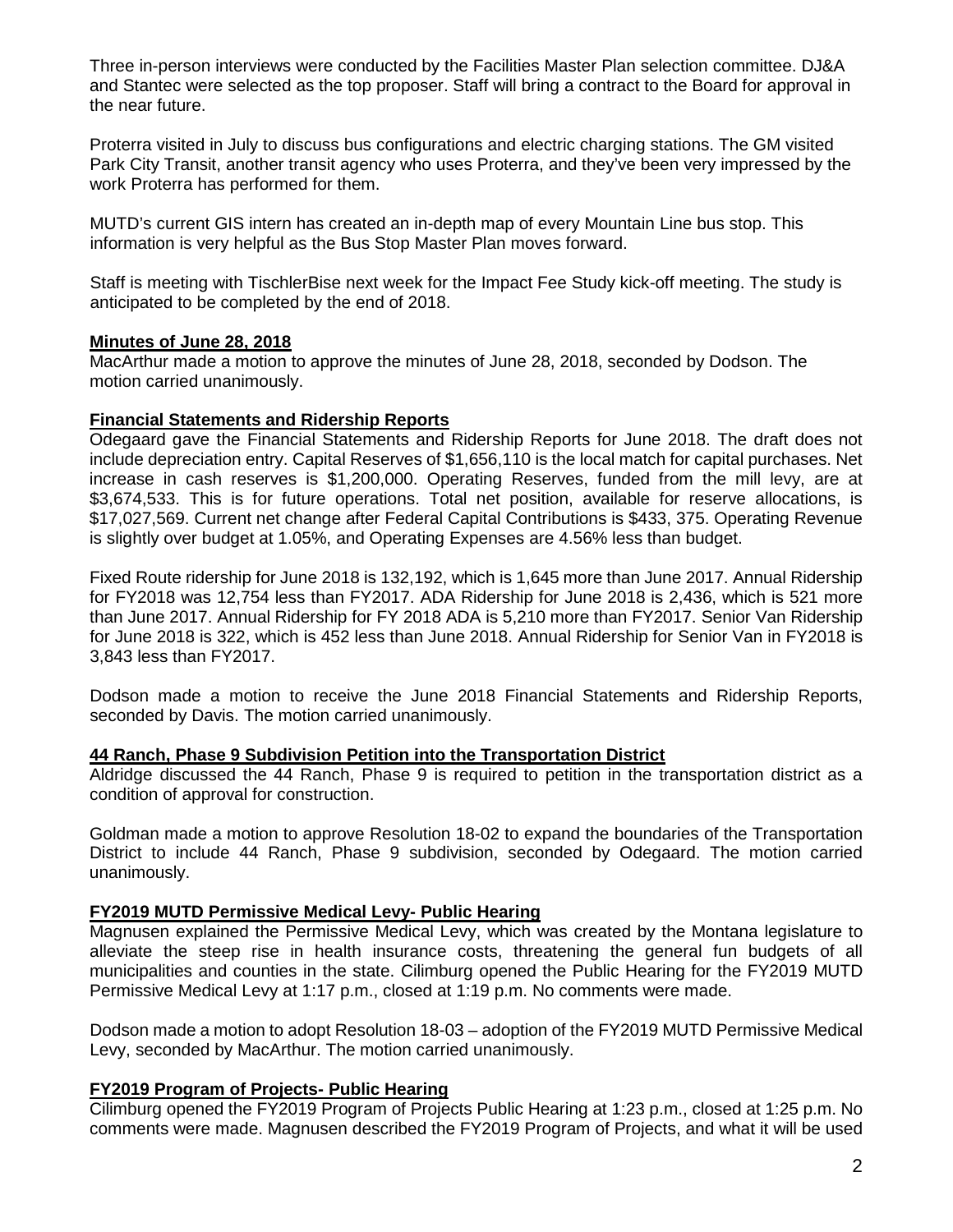for this fiscal year. Operating assistance estimated at \$1,840,429 in Section 5307 and \$292,000 in CMAQ funds. Capital purchase of six electric buses for an estimated \$3,400,146 in Section 5339 funds, NoLo, and CMAQ funds. Capital purchase of two paratransit vans, estimated at \$67,702 in Section 5310 funds. Capital and implementation of the Bus Stop Master Plan is estimated at \$739,690 in Section 5539 funds.

Odegaard made a motion to approve the FY2019 Program of Projects, seconded by Davis. The motion carried unanimously.

## **Adjournment**

The meeting adjourned at 1:54 p.m. Submitted by Elizabeth Wehling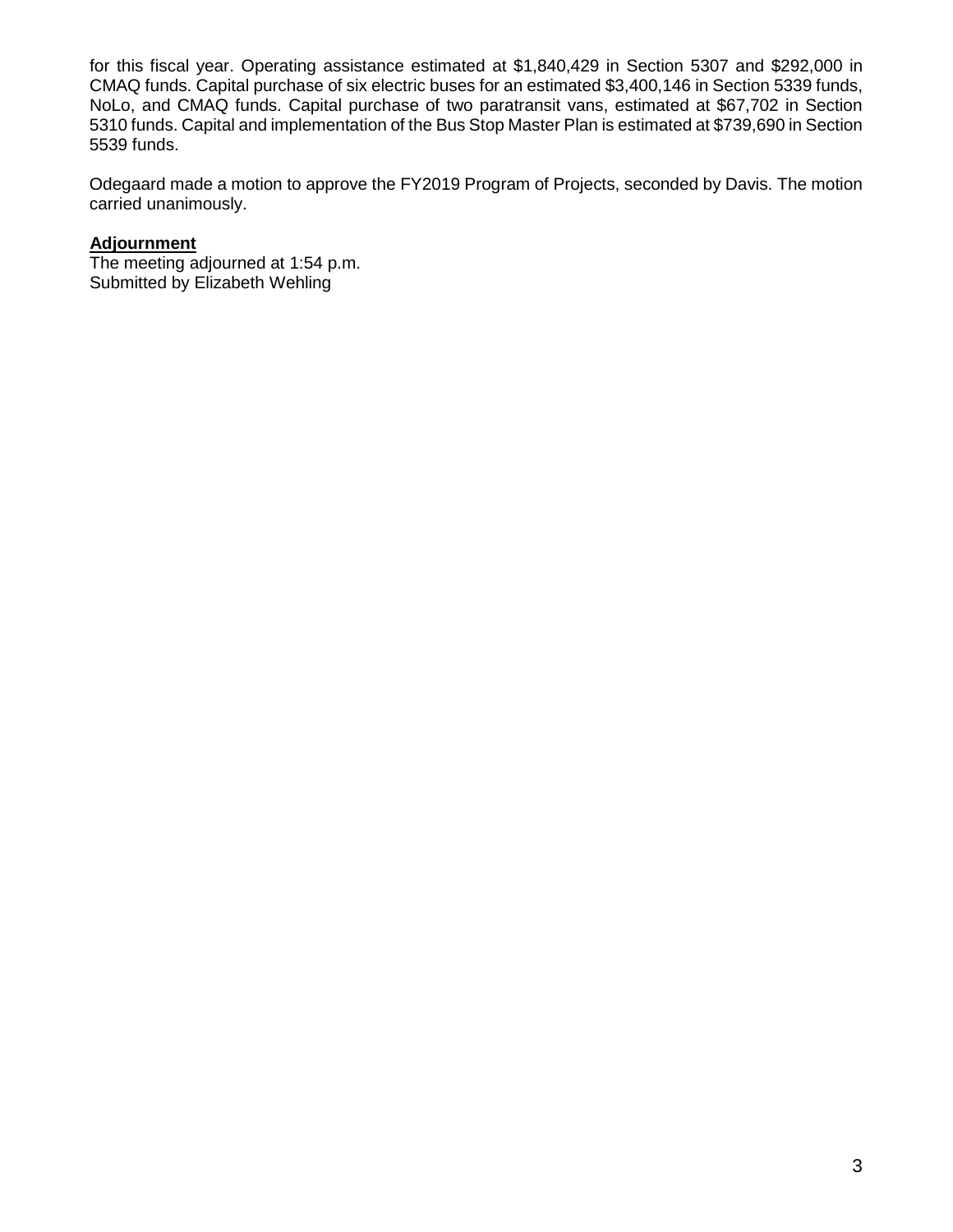

MUTD Board Staff Report

**To**: Board of Directors **From**: Dorothy Magnusen, Finance & Administrative Manager **For Meeting**: August 22, 2018

| Subject: | Disadvantaged Business Enterprise Program |  |  |
|----------|-------------------------------------------|--|--|
|          | FFY 2019 - 2021 (DBE)                     |  |  |

*Attachments*

**Recommendation**: Approve the Disadvantaged Business Enterprise Goal Methodology for FFY 2019 – 2021.

1. DBE Goal Methodology

2. Public Notice

**Discussion:** The DBE Program Goal Methodology has been updated to reflect the current goal per U.S. Department of Transportation as set forth in 49 CFR Part 26. Notices of this update were posted on the website, Missoulian, Independent, and the Passenger Transport newsletter. A copy of the public notice was mailed to DBE participants in the state of Montana.

It is the policy of MUTD to ensure that DBEs have an equal opportunity to receive and participate in FTA-assisted contracts. It is also our policy:

- 1. To ensure nondiscrimination in the award and administration of FTA-assisted contracts;
- 2. To create a level playing field on which DBEs can compete fairly for FTA-assisted contracts;
- 3. To ensure that the DBE Program is narrowly tailored in accordance with applicable law;
- 4. To ensure that only firms that fully meet 49 CFR Part 26 eligibility standards are permitted to participate as DBEs;
- 5. To help remove barriers to the participation of DBEs in FTA-assisted contracts;
- 6. To assist the development of firms that can compete successfully in the market place outside the DBE Program.

For Federal Fiscal Year 2019 – 2021, MUTD has established a proposed overall DBE goal of 0.00% based on the requirements of 49 CFR Part 26.45.

MUTD utilizes a two-step process to determine its overall DBE participation goal:

Step 1: Using the DBE Directory, determine the base figure for the overall goal by calculating the number of ready, willing and able DBEs to perform the types of work on FTA-assisted contracts that MUTD intends to award in MUTDs work area. Next using the Census Bureau County Business Patterns determine the numbers of all ready, willing and able DBEs to perform the types of work on FTA-assisted contracts that MUTD intends to award.

Step 2: Adjust the base figure using factors relevant to MUTDs marketplace. MUTD examined all of the evidence available in its jurisdiction and determined if an adjustment was needed to the base figure to arrive at the overall goal. MUTD performed an analysis of median past DBE participation as evidence for an adjustment and determined that MUTD will not make and adjustment for past participation because the numbers are very different due to the available participation in the next three years.

Comments on the goal will be accepted until August 31, 2018. If no comments are received, the goal will be submitted to FTA before September 15, 2018.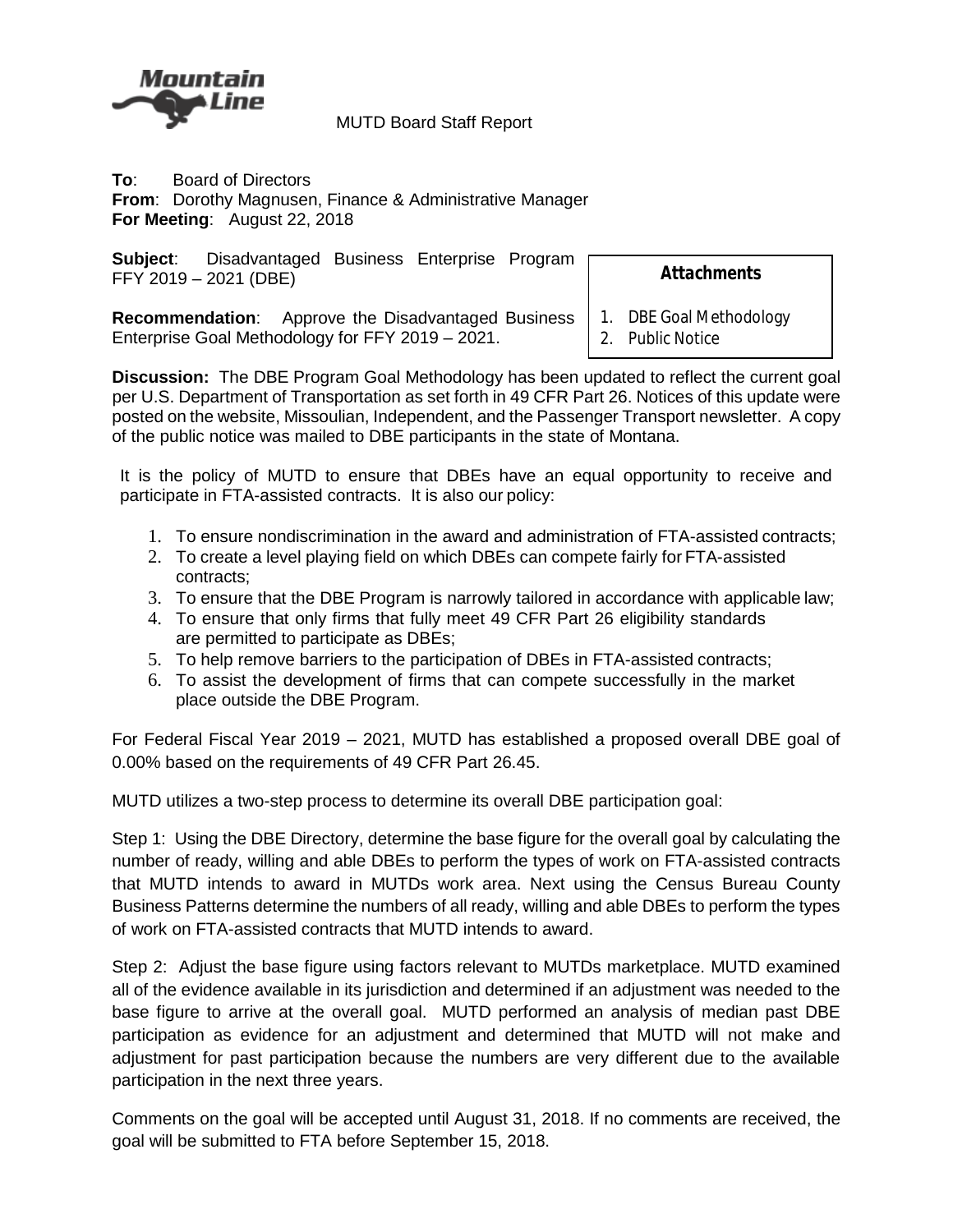## **Public Notice**

# **Missoula Urban Transportation District Disadvantaged Business Enterprise Goal for FFY 2019 – 2021**

In accordance with requirements of the U.S. Department of Transportation as set forth in 49 C.F.R. Part 26, as amended, the Missoula Urban Transportation District, hereby notifies the public that it is recommending the following Disadvantaged Business (DBE) goal for applicable professional services and procurement contracts during Federal Fiscal Years 2019 – 2021. Beginning October 1, 2019 and ending September 30, 2021. The overall total DBE goal for Fiscal Years 2019 – 2021 is 0.0%. Information pertaining to this goal and description of how it was selected is available for inspection from 8:30 am to 5:00 pm at the main office, 1221 Shakespeare Street, Missoula, MT 59802 for 30 calendar days following the date of this notice. Written comments on this goal will be accepted for 30 calendar days from the date of the publication of this notice. The comments are for informational purposes only and may be sent to the DBE Officer, same address and to the Regional Civil Rights Officer, Federal Transit Administration, Region 8, 12300 West Dakota, Suite 310, Lakewood, CO 80228-2583. A pubic meeting is scheduled for September 20, 2018 at noon on the proposed overall DBE Goal to provide an opportunity for public comments.

The Missoula Urban Transportation District encourages any qualified DBE firms who may be able to supply transit parts, supplies, or services to submit letters of interest stating their firm's qualifications and areas of expertise to the Civil Rights Bureau – DOT, 2701 Prospect Avenue, PO Box 201001, Helena, MT 59620-1001, (406) 444-6337. DBEs include firms, which are small business concerns (as defined by the Small Business Administration), and which are owned and controlled by socially and economically disadvantaged persons.